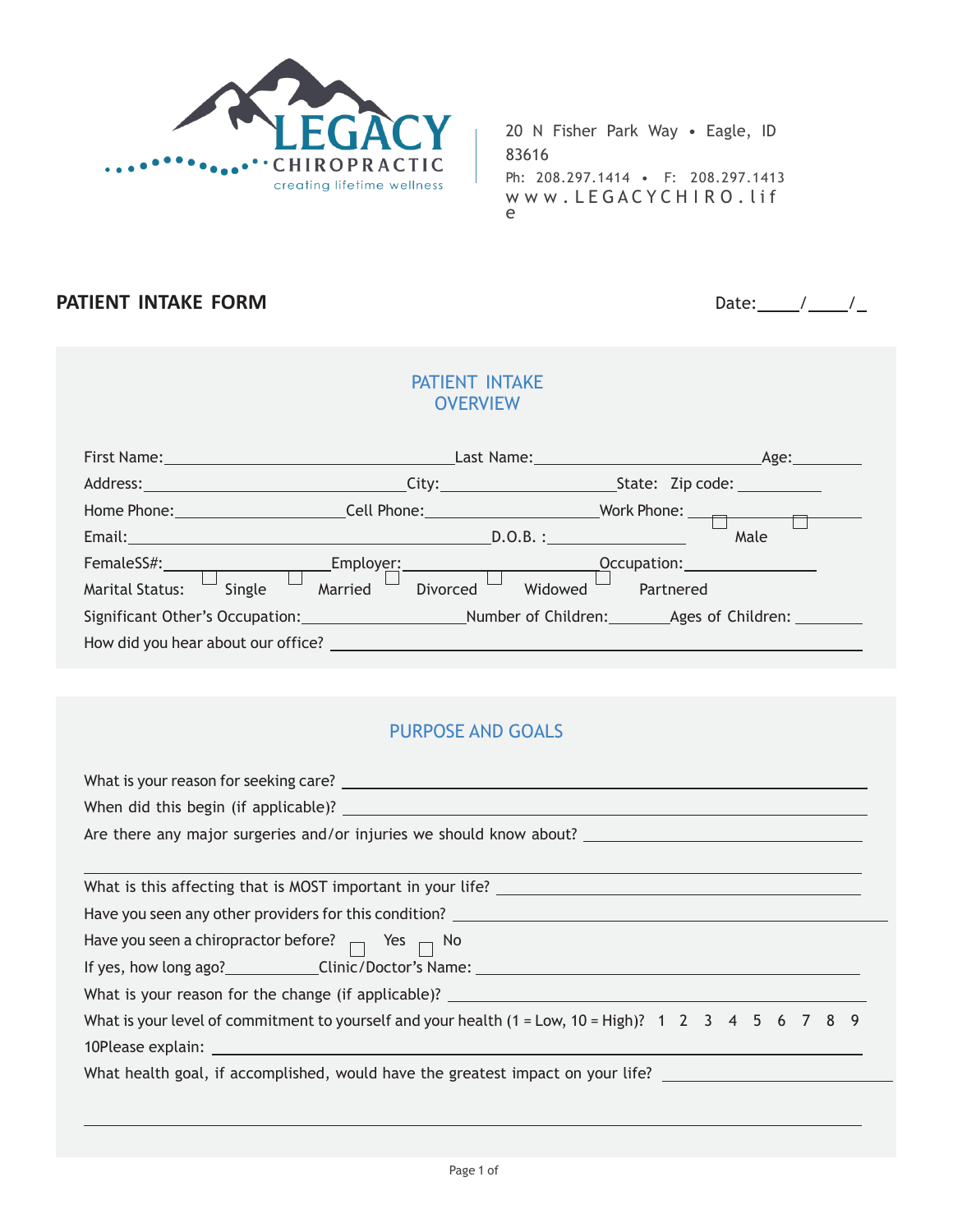20 N Fisher Park Way, Ste 100 • Eagle, ID 83616 • Ph: 208.297.1414 • F: 425.297.1413 • www.LEGACYCHIRO.life

HEALTH CONCERNS Each health concern relates to a specific area of thespine and nervous system? Please circle concernsbelow or enter the information to the left. Headaches Anxiety/Depression  $\Box$  Dizziness  $\Box$ Digestive Troubles  $\Box$ Diabetes Fatigue/Sleep Issues  $\Box$  $\Box$ Arthritis Loss of Balance  $\Box$ Neck/Back Pain in Arms/Legs Г Headache Pain Ringing in Ears  $\Box$ sMigraines П Inability to Irritability Dizziness  $\Box$  $C1C$ C2 C4 Light Sensitivity ConcentrateStiffness  $\Box$  $\Box$ Sinus C6  $C5C$  $\Box$  Other: Problems C1 T3 Middle Back Pain T5 Explain any boxes checked above or add Allergies Congestion  $T2$ T6 T7 T9 Difficulty Fatigue/Sleep additionalconcerns: T8T10 Breathing ProblemsHead Colds T11L1 **T12L** Bronchitis Vision Problems L3L5 Pneumonia Heart Conditions  $\overline{A}$ Gallbladder High Blood Pressure Is there anything else regarding your current Coccy ConditionsStomach Difficulty x Sacrum Concentrating condition the Doctor should know? Problems Ulcers Gastritis Kidney Constipatio Problems nColitis **MEDICATIONS** Indigestion Diarrhea Gas Pain  $\Box$  Anxiety/ Migraine/ Irritable DepressionBlood  $\Box$ Headache Bowel  $\Box$  $\Box$ Pressure Cholesterol ADD/ Bladder Problems  $\Box$  $\Box$ Menstrual Problems Other: Low Back Pain Pain/ Explain any checked boxes above:Numbness in Legs Reproductive Problems

#### VITAMINS/SUPPLEMENTS

DID YOU KNOW...

| Fish Oil/<br>Multi- |
|---------------------|
| Omega-3<br>vitamin  |
| Other:              |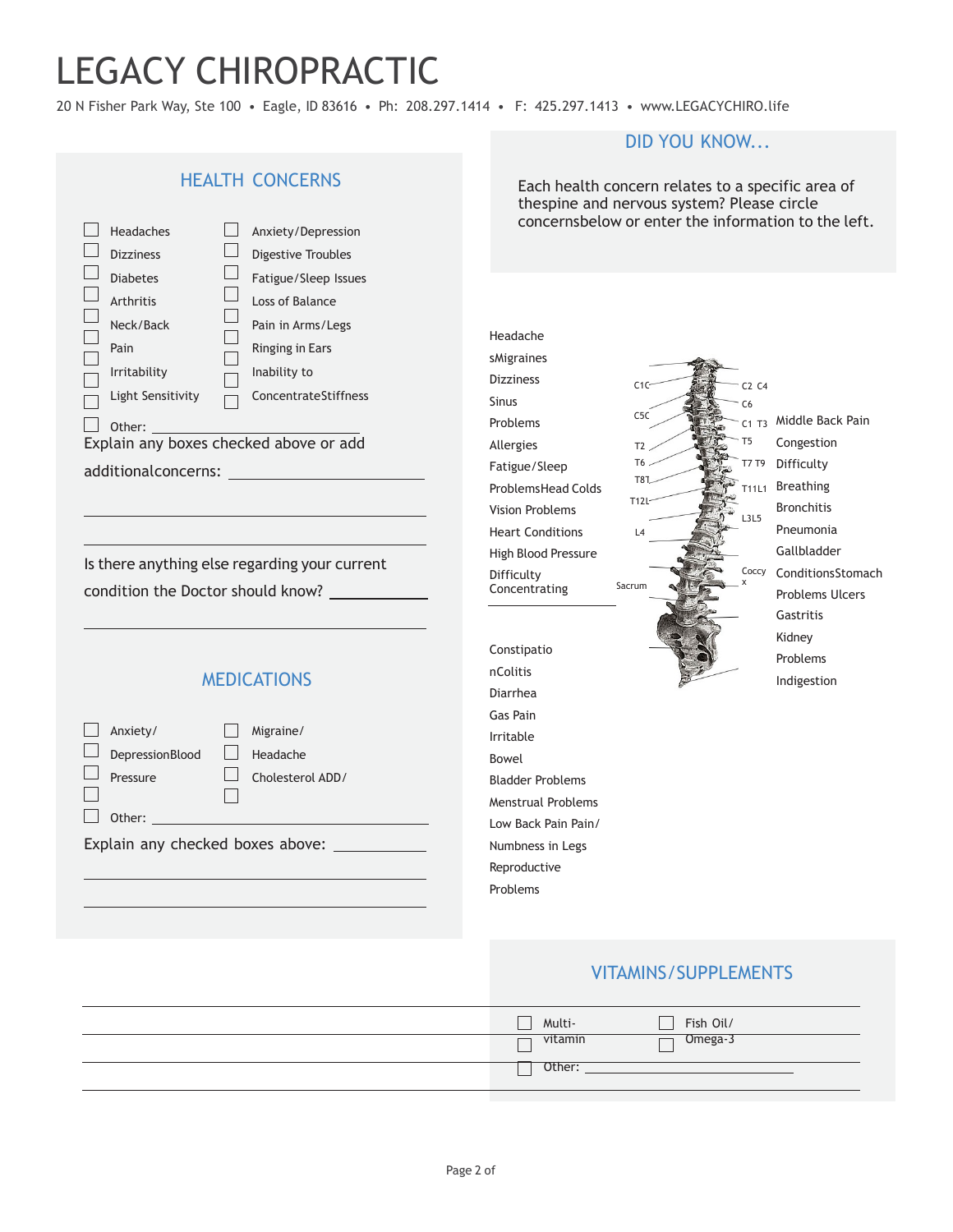20 N Fisher Park Way, Ste 100 • Eagle, ID 83616 • Ph: 208.297.1414 • F: 425.297.1413 • www.LEGACYCHIRO.life

Additional Notes:

| <b>Your Physical Life</b>                    | <b>Nev</b>   | Rar            | Occ            | Reg                      | Con | <b>Stress Evaluation</b>                       |                          | Rar            | Oc<br>C | Reg            | Con |  |
|----------------------------------------------|--------------|----------------|----------------|--------------------------|-----|------------------------------------------------|--------------------------|----------------|---------|----------------|-----|--|
| Presence of physical pain                    | $\mathbf{1}$ | $\overline{2}$ | 3              | $\overline{4}$           | 5   | Family                                         | 1                        | $\overline{2}$ | 3       | $\overline{4}$ | 5   |  |
| Colds or flu                                 | $\mathbf{1}$ | $\overline{2}$ | 3              | $\overline{4}$           | 5   | Significant life change                        | $\mathbf{1}$             | $\overline{2}$ | 3       | 4              | 5   |  |
| Chronic disease                              | 1            | $\overline{2}$ | 3              | $\overline{4}$           | 5   | Health                                         | 1                        | $\overline{2}$ | 3       | $\overline{4}$ | 5   |  |
| Ability to work out or engage in<br>activity | $\mathbf{1}$ | $\overline{2}$ | 3              | $\overline{\mathcal{A}}$ | 5   | Work/school                                    | 1                        | $\overline{2}$ | 3       | 4              | 5   |  |
| Tension, stiffness, lack of<br>flexibility   | $\mathbf 1$  | $\overline{2}$ | 3              | $\overline{\mathcal{A}}$ | 5   | Day-to-day stress                              | $\mathbf 1$              | $\overline{2}$ | 3       | $\overline{4}$ | 5   |  |
| Fatigue or low energy                        | 1            | $\overline{2}$ | 3              | $\overline{4}$           | 5   | <b>Finances</b>                                | $\overline{2}$<br>3<br>1 |                |         | $\overline{4}$ | 5   |  |
| <b>Mental/Emotional State</b>                | <b>Nev</b>   | Rar            | Occ            | Reg                      | Con | Life Enjoyment                                 | <b>Nev</b>               | Rar            | Oc<br>C | Reg            | Con |  |
| Negative feelings                            | 1            | $\overline{2}$ | 3              | $\overline{4}$           | 5   | Recreational activities                        | $\mathbf{1}$             | $\overline{2}$ | 3       | $\overline{4}$ | 5   |  |
| Sleeping difficulties                        | 1            | $\overline{2}$ | 3              | $\overline{4}$           | 5   | Time devoted to hobbies                        | 1                        | $\overline{2}$ | 3       | $\overline{4}$ | 5   |  |
| Depression/Anxiety                           | $\mathbf{1}$ | $\overline{2}$ | 3              | $\overline{\mathcal{A}}$ | 5   | Experiences of well-being and<br>relaxation    | 1                        | $\overline{2}$ | 3       | $\overline{4}$ | 5   |  |
| Moodiness, temper, angry outbursts           | $\mathbf{1}$ | $\overline{2}$ | $\overline{3}$ | $\overline{4}$           | 5   | Interest in maintaining a healthy<br>lifestyle | $\mathbf 1$              | $\overline{2}$ | 3       | $\overline{4}$ | 5   |  |
| Being overly worried about small<br>things   | $\mathbf{1}$ | $\overline{2}$ | 3              | $\overline{\mathcal{A}}$ | 5   |                                                |                          |                |         |                |     |  |
| Difficulty thinking or<br>concentrating      | 1            | $\overline{2}$ | 3              | $\overline{\mathcal{A}}$ | 5   |                                                |                          |                |         |                |     |  |

I agree that I have answered all questions on this form to the best of my knowledge and allow Dr. Brent Symes to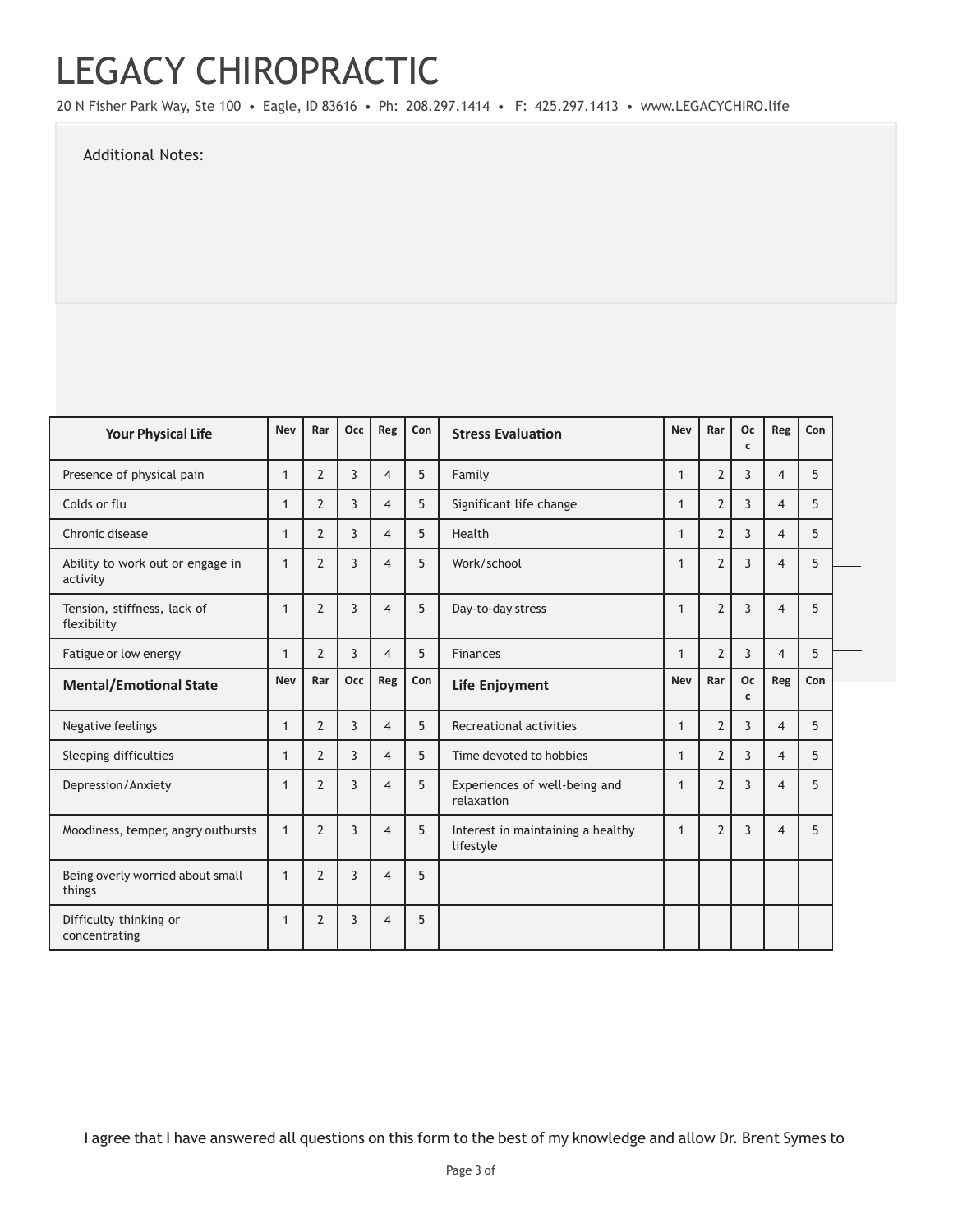#### FAMILY HEALTH PROFILE

LEGACY CHIROPRODUCE CHIROPRODUCE CHIROPRODUCE CHIROPRODUCE CHIROPRODUCE CHIROPRODUCE CHIROPRODUCE CHIROPRODUCE<br>External chiroproduce chiroproduce chiroproduce chiroproduce chiroproduce chiroproduce chiroproduce chiroprodu<br> In duction to your heatth, we here at Eegacy emmopractic are also interested in the heatth and wettbeing or<br>your loved ones. Please list any of their current health concerns below (i.e., high cholesterol, sports injuries, In addition to your health, we here at Legacy Chiropractic are also interested in the health and wellbeing of lack of mobility, financialstress, etc.):

| Parents: <u>and the contract of the contract of the contract of the contract of the contract of the contract of the contract of the contract of the contract of the contract of the contract of the contract of the contract of </u> |
|--------------------------------------------------------------------------------------------------------------------------------------------------------------------------------------------------------------------------------------|
| Siblings: <b>Example 2018</b>                                                                                                                                                                                                        |
| <b>Close Friends:</b><br>the contract of the contract of the contract of the contract of the contract of the contract of the contract of                                                                                             |
|                                                                                                                                                                                                                                      |
|                                                                                                                                                                                                                                      |

examineand help me achieve optimal health.

Signature Date Date Date Date Date Date Date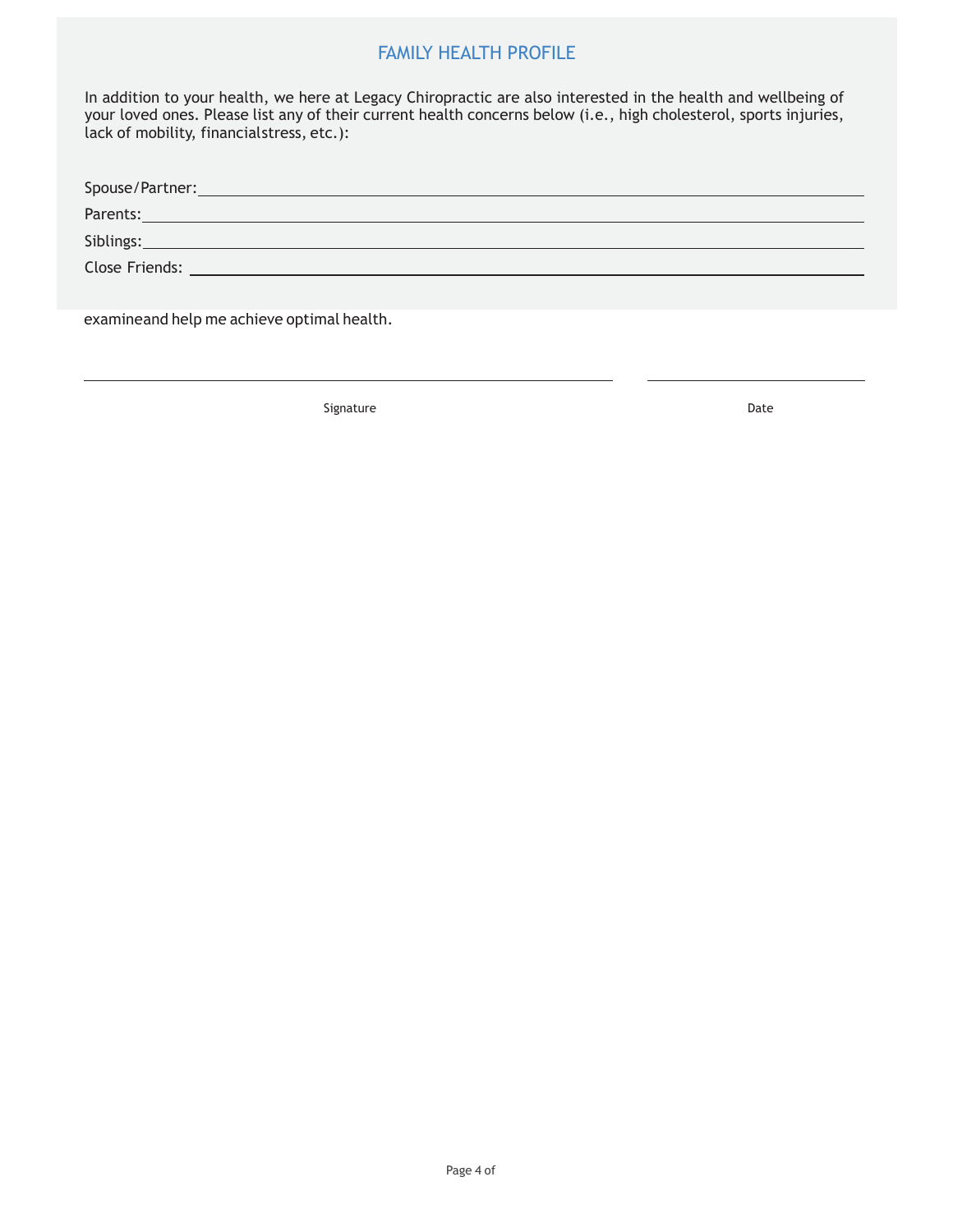20 N Fisher Park Way, Ste 100 • Eagle, ID 83616 • Ph: 208.297.1414 • F: 425.297.1413 • www.LEGACYCHIRO.life

| <b>P-A POSTURE</b><br>Notes: Website and Contract and Contract and Contract and Contract and Contract and Contract and Contract and Contract and Contract and Contract and Contract and Contract and Contract and Contract and Contract and Contract | <b>LATERAL POSTURE</b> |
|------------------------------------------------------------------------------------------------------------------------------------------------------------------------------------------------------------------------------------------------------|------------------------|
|                                                                                                                                                                                                                                                      |                        |
|                                                                                                                                                                                                                                                      |                        |

#### PALPATION

Cervical: 1 2 3 4 5 6 7 Thoracic: 1 2 3 4 5 6 7 8 9 10 11 12 Lumbar: 1 2 3 4 5 Notes: \_

|                  |                                                                                                                                                          | <b>RANGE OF</b> |                                     |  |
|------------------|----------------------------------------------------------------------------------------------------------------------------------------------------------|-----------------|-------------------------------------|--|
|                  | Cervical: Flexation ___ Extension ___ Rotation R ___ L ___                                                                                               |                 | Lat R <sub>___</sub> L__<br>Flexion |  |
| <b>Thoracic:</b> | Flexation Extension R Rotation R L                                                                                                                       |                 | Lat $R_1$ L $_2$<br>Flexion         |  |
|                  | Lumbar: Flexation ___ Extension ___ Rotation R ___ L ___                                                                                                 |                 | Flexion                             |  |
|                  | the control of the control of the control of the control of the control of<br>the control of the control of the control of the control of the control of |                 |                                     |  |
|                  | <u> 1989 - An Dùbhlachd ann an t-Aontaithe ann an t-Aontaithe ann an t-Aontaithe ann an t-Aontaithe ann an t-Aon</u>                                     |                 |                                     |  |
|                  | the control of the control of the control of the control of the control of                                                                               |                 |                                     |  |
|                  |                                                                                                                                                          |                 |                                     |  |
|                  |                                                                                                                                                          |                 |                                     |  |
|                  |                                                                                                                                                          |                 |                                     |  |
|                  |                                                                                                                                                          |                 |                                     |  |